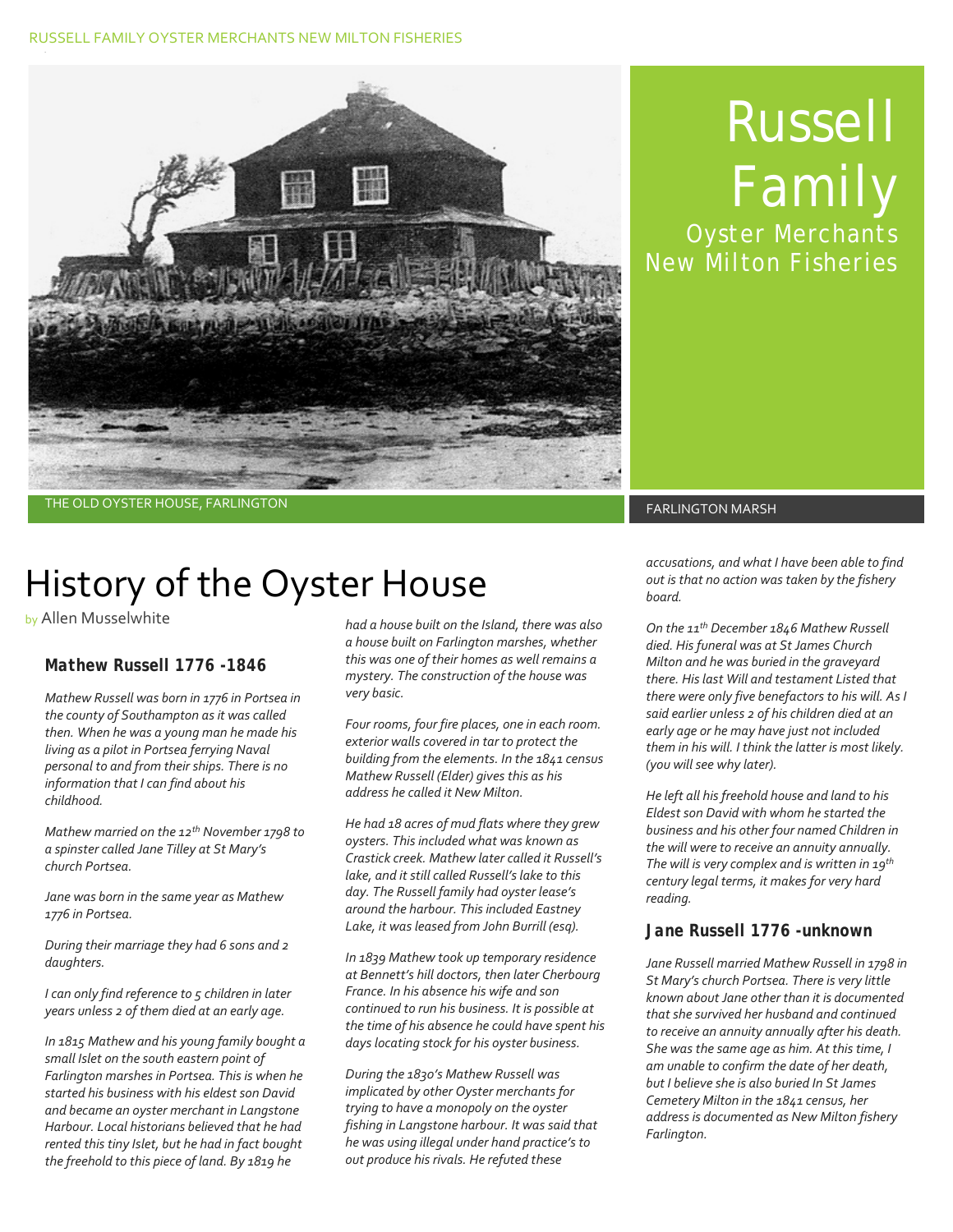## David Russell

1811 - 1875

*With the death of his Father David Russell took control of the family business which thrived under his leadership. David and his family took up residence at the Oyster grounds, where I think there were two dwellings one on the island and one on Farlington marshes itself. The reason for this thinking, there is the remains of a dwelling on the south east corner of the Farlington marshes landward side, but also in the 1851 census it lists David Russell and his family of six at the oyster house New Milton and another family at the same address Called Charles Fleet and a family of five. So, I Think that there was in fact two houses not one.*

*David had 3 sons and 3 daughters. David Emery, Andrew, & James. Martha, Anna & Alice.*



*All the sons and grandsons worked for the family business, which was making serious amounts of money.*

*David died on28th September 1875. He left a fortune to the sum of £7000 which was divided between his six children. The daughters with larger cash sum's than the sons, but the sons had inherited the oyster business, that was continuing to thrive. Some of this family's cousins were continuing to farm oysters at Eastney lake, but the primary business was* 

*still at New Milton. David was also buried at St James Church Milton.*

#### PAINTINGS

As you can see there seems to only be a few pictures or painting that's exist of this marvelous house that was used by a very successful local business

RESEARCH IS ONGOING.

*"The below picture is the old Oyster House which was also known as the Black house due to the tar that was used to weatherproof it."*

Mathew Russell Jnr

Unknown dates



*Mathew Russell, I believe might have been the son of Mathew Russell (senior). He is listed as living in Southwick West Sussex as an oyster merchant. In 1851 he took a lease on some mudflats at post creek (now known as ports creek) and the marshes. For the sum of £6.00 per year for a period of 12years.*

*There is not much known about this gentleman other than the lease was taken out in 1851. The other interesting fact if he is the son of Mathew Russell snr this lease and his involvement in the oyster business took place after Mathew snr had died.*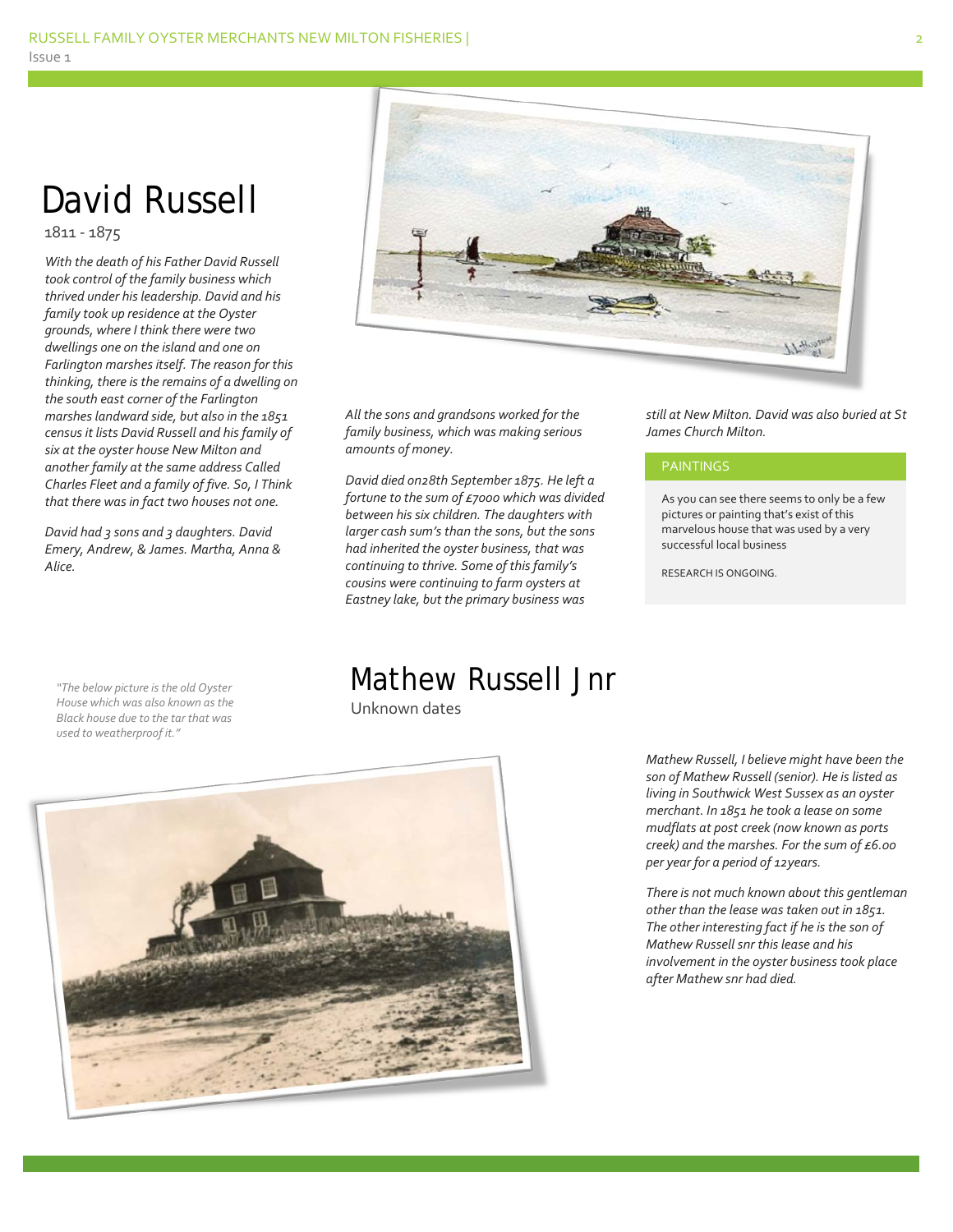## Henry Russell 1856 - 1916

*He returned in 1899 and bought the winkle market in Langstone High Street. From there he continued to trade in shellfish. He had 3 son's Augustus, Horace & Percy.*

*He also had 2 daughters Ethel & Adelaide. All his children were born in the county of Kent.* 

*On his return to the area he also purchased Langstone house, in Langstone High Street*  *which was right next door to the Winkle Market. Henry traded from the winkle market buying all forms of shell fish from local's. Some of which were professional and some that were semi-professional adding additional income for their families.*

*The family still had an interest in the oyster house and was still occupied during the early 1900's. On the 22nd of April 1913 the house, the land of 18 acres was put up for auction in London auction house as a freehold purchase. Since the death of the Dean of Winchester in 1902 due to the consumption of contaminated oysters, from Emsworth. The market for oysters from that part of the country had dried up. It is believed that the property did not sale.*  *The house and some of oyster penn's remained for a long time, after the house was unoccupied on a regular basis.*

*Henry died in 1916. His 3 sons continued with his shellfish business up until the early 1950's. The winkle market building was bought by Lt Col Selwyn Guise Cutler in 1954 and turned in to a house. Both Langstone house and winkle market are still there to this day (2017).*

# Augustus Russell

#### 1885 - unknown

*Augustus Russell was the second eldest son of Henry Russell. Like his father and ancestors, he was an oyster merchant. He was also an active punt gunner as well as an oyster merchant. I know this to be true because I have his elevating gear on one of my punts. I have also heard stories of travelling punt gunners using the old oyster house to overnight in, when punting Langstone and Chichester Harbour's. Gus as he was commonly known was involved with Royal Navy. He was on a patrol boat protecting inshore waters of Langstone and Chichester Harbour's during WW1. The Commander of his patrol boat was John Buckle of Farlington Portsea.*





*"This is all that's left of the old oyster house. You can see the foundations to the old house"*

## Ethel Longcroft (nee Russell) 1884 - 1967

*Ethel Russell was the youngest daughter of Henry Russell.*

*At the age of 42 she married a Gentleman called Charles Longcroft. He was from a well-known family of solicitor's, from Havant. They married in St Nicholas's church Langstone High street. The church had not been allowed to carry out wedding ceremonies, so they had get a special license to be married in that church. Charles bought Langstone Manor House during the 1930's for their marital home. In the grounds of the house had two other houses built for his staff.*

*Prior to this he lived at Langstone mill house. Ethel died in 1967 and Charles in 1974 she was the last surviving relative from the Russell dynasty they are buried in Warblington Cemetery.*

*Oyster island and its land is now owned by 3 individual people all with a common goal of protecting it from eroding any further.*